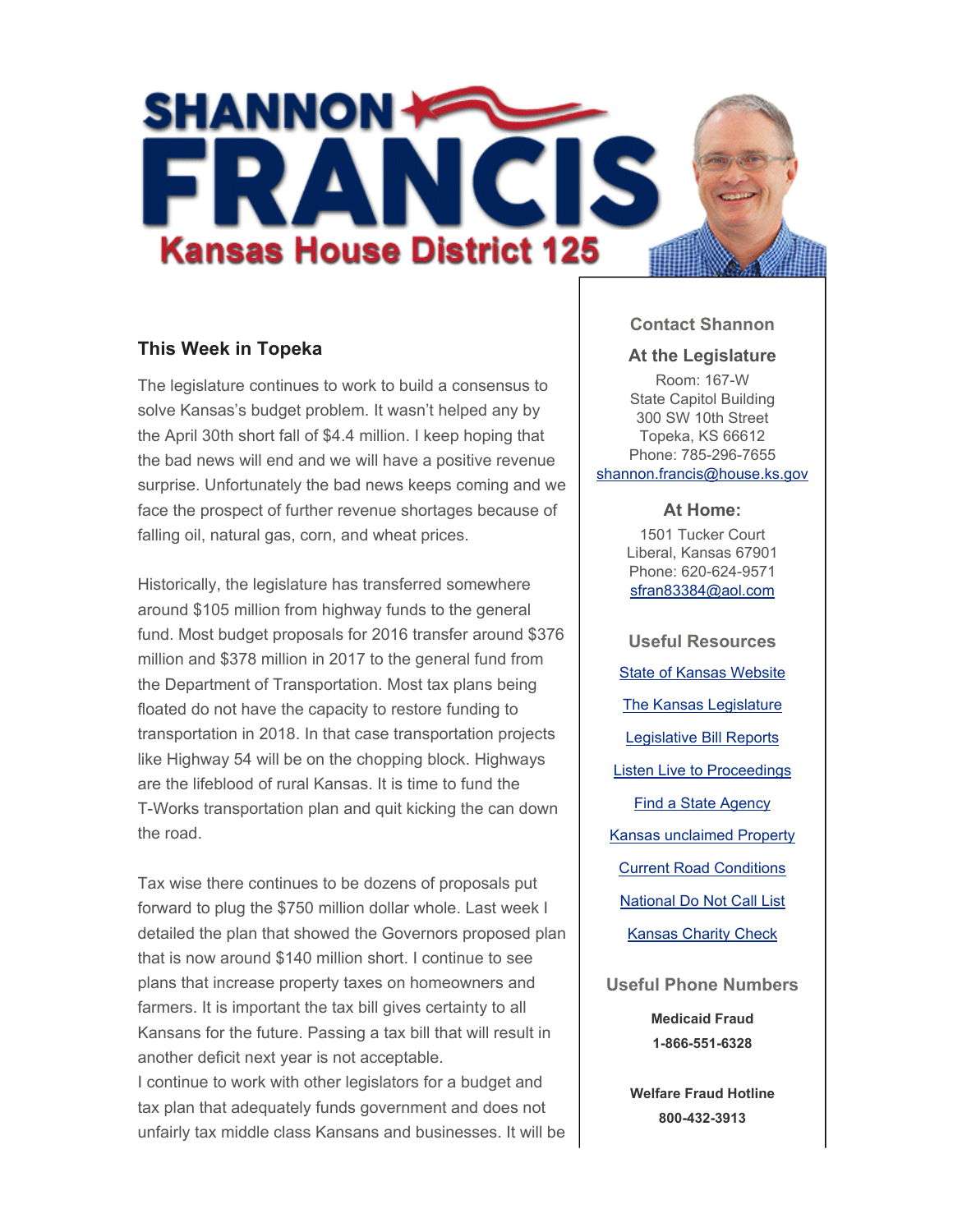a difficult process.

One great piece of legislation, passed and signed, this year was the ABLE act that allows families of people with disabilities to set up tax exempt 529A savings accounts for disability-related expenses. The Governor vetoed the UBER bill which would have required insurance coverage of UBER drivers during a gap in coverage now between normal consumer auto policies and UBER's policy. The bill would also have provided for background checks of UBER drivers. I continue to hear rumblings of an attempt to move local elections to the same time as the Presidential and Governors elections.

# **Famous Kansans**

**William Edgar Stafford** (January 17, 1914 – August 28, 1993) was an American poet He was appointed the twentieth Consultant in Poetry to the Library of Congress in 1970.

"*Wisdom is having things right in your life and knowing why*."

### **William Edgar Stafford**

"*Those who champion democracy, but make a fetish of never accepting anything they don't agree with -- what advantage do they see in democracy?*" **William Edgar Stafford**

Government is about helping us have a framework to be safe and successful, but there are always those that try and take advantage of situations. If you suspect any kind of fraud or corruption phone numbers to report it can be found at https://www.da.ks.gov/phonebook/tollfree.asp.

Thank you for the opportunity to serve, there is no place like home. Our rural communities are the backbone of a strong Kansas. During the session please contact me any time. My email is **Shannon.francis@house.ks.gov** and my phone number is 785-296-7655.

**Department On Aging 800-432-3535**

**Child/Adult Abuse Hotline 800-922-5330**

**Child & Family Services 888-369-4777**

**Consumer Protection 800-423-2310**

**Crime Tip Hotline 800-252-8477**

**Crime Victim Assistance 800-828-9745**

> **Gov- Brownback 800-748-4408**

**Highway Road Conditions 511 (in Kansas)**

> **Housing Hotline 800-752-4422**

**KanCare Assistance 866-305-5147**

> **Kansas Lottery 800-544-9467**

**Legislative Hotline 800-432-3924**

**Mental Health Services 888-582-3759**

**School Safety Hotline 877-626-8203**